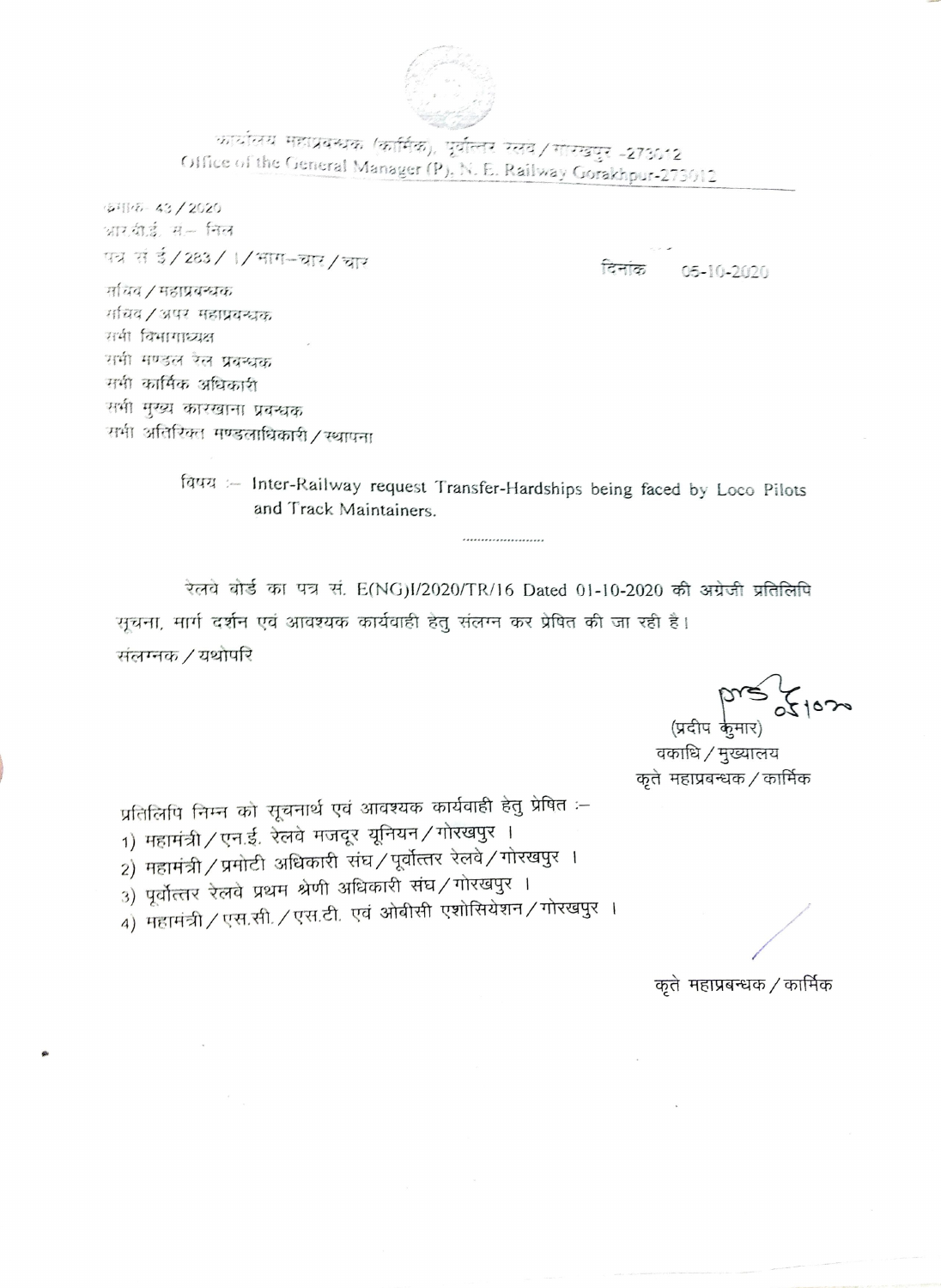

कार्यालय महाप्रबन्धक (कार्मिक), पूर्वोत्तर रेलवे / गोरखपुर -273012 Office of the General Manager (P), N. E. Railway Gorakhpur-273012

कमांक-43 / 2020 आर.वी.ई. सं.- निल पत्र सं ई/283/1/भाग-चार/चार

दिनांक 05-10-2020

सचिव / महाप्रवन्धक सचिव ⁄ अपर महाप्रवन्धक सभी विभागाध्यक्ष सभी मण्डल रेल प्रबन्धक सभी कार्मिक अधिकारी सभी मुख्य कारखाना प्रवन्धक सभी अतिरिक्त मण्डलाधिकारी / स्थापना

> विषय :- Inter-Railway request Transfer-Hardships being faced by Loco Pilots and Track Maintainers.

रेलवे बोर्ड का पत्र सं. E(NG)I/2020/TR/16 Dated 01-10-2020 की अग्रेजी प्रतिलिपि सूचना, मार्ग दर्शन एवं आवश्यक कार्यवाही हेतु संलग्न कर प्रेषित की जा रही है। संलग्नक / यथोपरि

> (प्रदीप कुमार) वकाधि / मुख्यालय कृते महाप्रबन्धक / कार्मिक

प्रतिलिपि निम्न को सूचनार्थ एवं आवश्यक कार्यवाही हेतु प्रेषित :-

- 1) महामंत्री / एन.ई. रेलवे मजदूर यूनियन / गोरखपुर ।
- 2) महामंत्री / प्रमोटी अधिकारी संघ / पूर्वोत्तर रेलवे / गोरखपुर ।
- 3) पूर्वोत्तर रेलवे प्रथम श्रेणी अधिकारी संघ/गोरखपुर ।

4) महामंत्री / एस.सी. / एस.टी. एवं ओबीसी एशोसियेशन / गोरखपुर ।

कृते महाप्रबन्धके / कार्मि